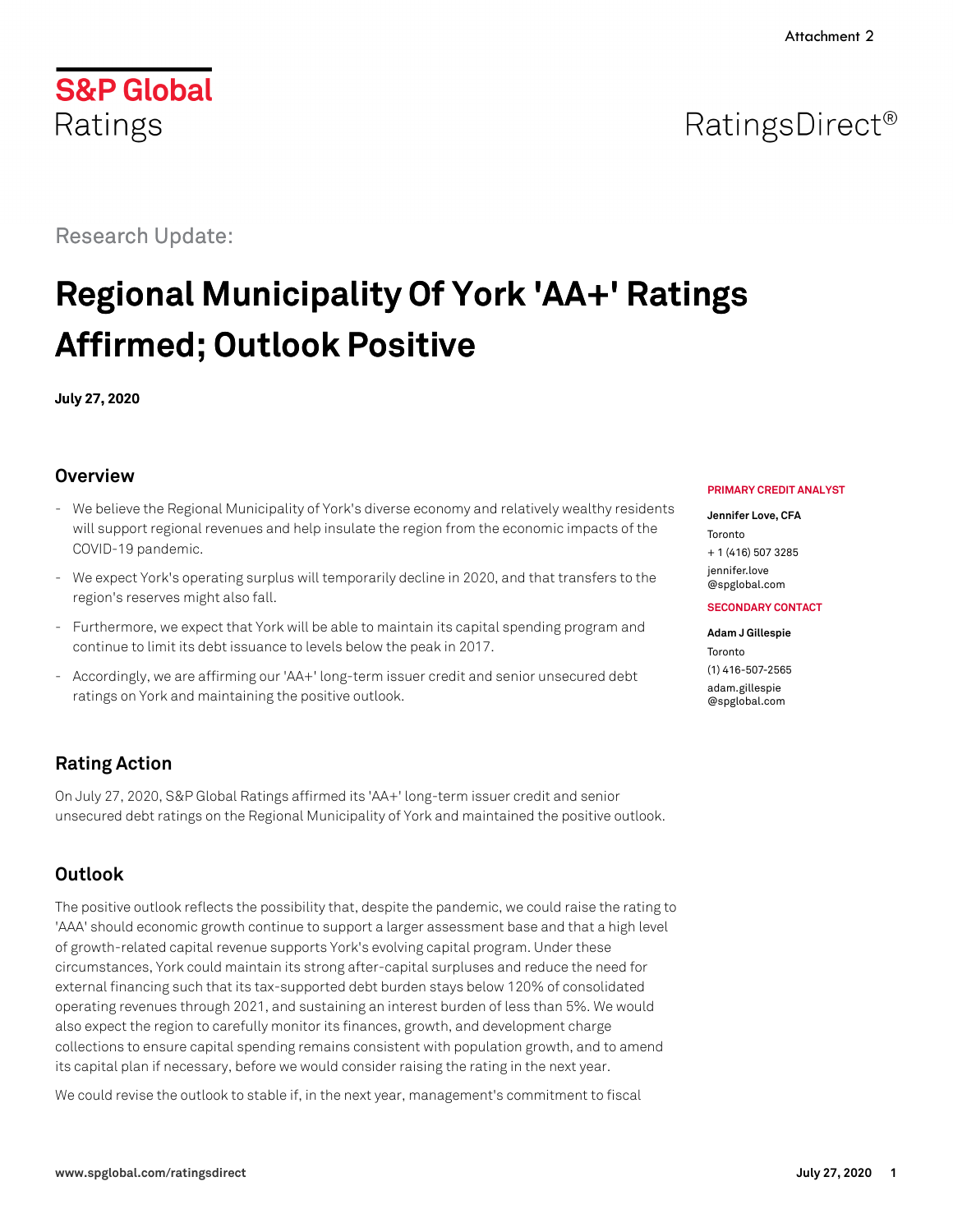sustainability weakened in the face of slower economic growth or a desire for elevated capital spending, resulting in weaker-than-expected operating balances, sustained after-capital deficits, or a rising debt burden that kept interest expenses above 5% of revenues.

## **Rationale**

We expect the COVID-19 pandemic-related restrictions and economic impact will have limited implications for York's finances. The region benefits from a strong and stable property tax base as its primary source of revenue. We expect the region could have lower fee and other non-tax revenues as well as higher expenses, including public health spending, which will likely lead to lower operating and after-capital surpluses. We expect the region will maintain its plan to limit debt issuances to levels below the peak in 2017.

The ratings also reflect the region's strong financial management, which we believe will guide York through difficult economic times prudently and maintain the region's financial sustainability. The ratings also reflect the region's strong and diverse economy, which should continue to support regional revenues. York's slowing accumulation of debt and exceptional liquidity also support the ratings.

## **A diverse economy supports York's revenues; very strong management and institutional framework also boost the ratings.**

Our very strong economic assessment reflects our belief that, despite the pandemic and related economic impact, York's diverse and wealthy economy will continue to support GDP per capita above the national average and growth in line with that of Canada. York's economy benefits from its proximity to and integration with the City of Toronto. The region boasts the sixth-largest municipal population in Canada, with an estimated 1.2 million residents in 2019, as well as a sizable employment base of 654,650 jobs. Recent population growth has been manageable, in the 1%-2% range per year. Building activity and assessment growth have been robust and will continue to support revenue growth. Furthermore, York's well-diversified economy should continue to support revenue growth throughout the business cycle, in our view. Assessment growth has averaged about 2% over the past five years.

We believe York's financial management is very strong and in line with that of regional peers. York's long-term capital plan has evolved in the past several years, reflecting both revised growth estimates and greater financial discipline, and we believe management demonstrates the flexibility to appropriately align capital plans with fluctuations in population growth. The region produces a multiyear budget that matches the term of council and from which management develops annual budgets with achievable revenue and expenditure targets. Moreover, the region has an established commitment to fiscal sustainability through its fiscal strategy process, which successive regional councils have endorsed.

As do other Canadian municipalities, York operates under a very predictable and well-balanced institutional framework. The provincial government imposes fiscal restraint through legislative requirements to pass balanced operating budgets. At the same time, provincial-municipal relationships have been more dynamic than the federal-provincial one, largely because municipal governments are established through provincial statute and not the constitution. In that regard, we expect York's relationship with Ontario will continue to be supportive.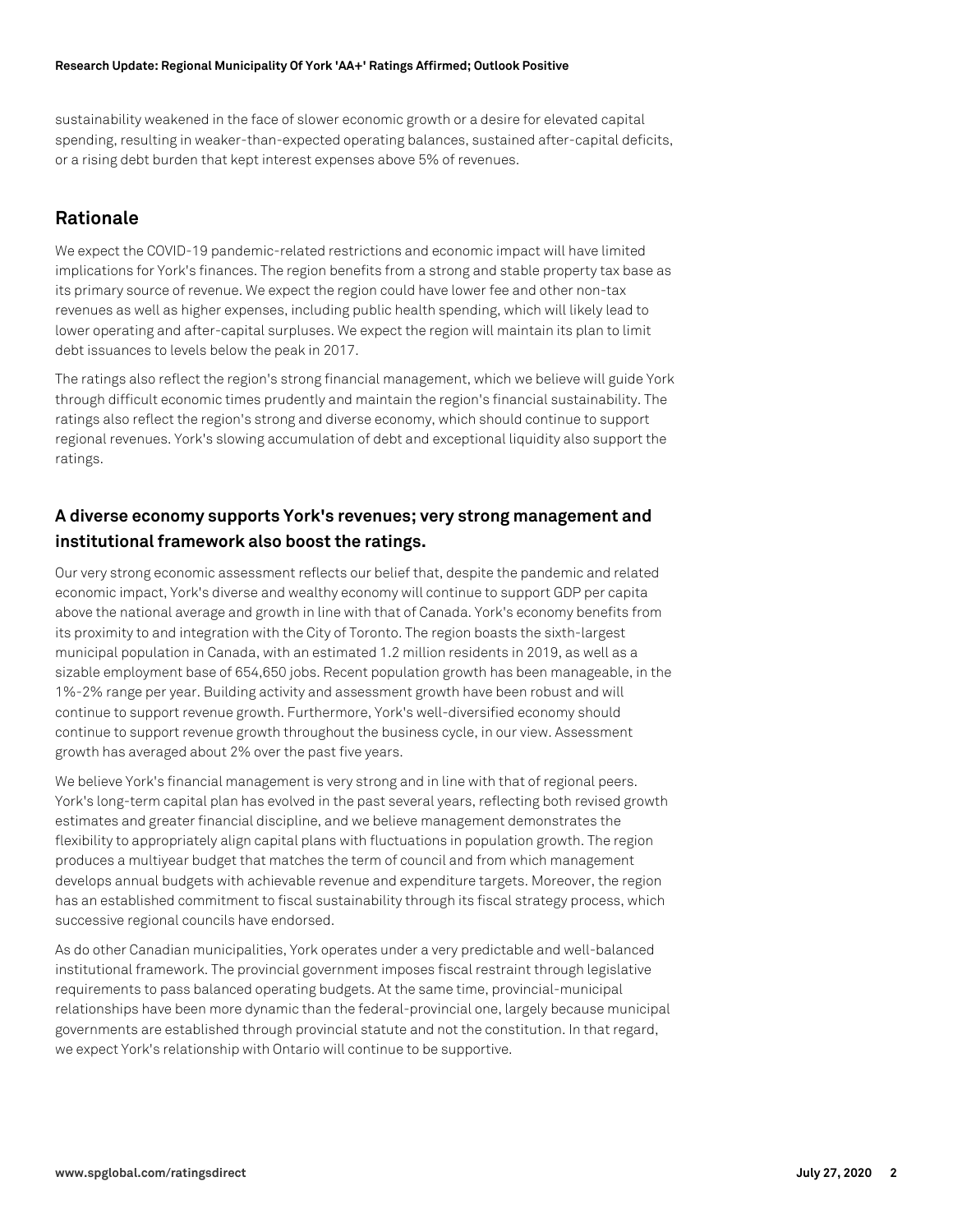## **Strong revenue generation and related budgetary surpluses support creditworthiness, while we expect the debt burden will remain stable in the next two years.**

York typically generates large operating surpluses, propelled by its rising population and assessment values. We expect the region to continue generating strong and stable operating balances at about 24% of operating revenues in our base-case scenario for 2018-2022. Furthermore, these surpluses should support York's capital plans and result in after-capital surpluses of about 8.7% of total revenues. The region has allocated some of its surpluses to capital reserves to minimize related debt issuance. We view York as having high budgetary flexibility, owing to its above-average household incomes and relatively low tax rates, which we think would support additional regional revenue generation, if necessary.

We expect annual surpluses and strong reserves will help fund the region's capital plan and reduce York's reliance on debt funding. We expect capital spending will average about \$600 million per year through 2022, with spending focused on roads, transit, and, to a lesser degree, water and wastewater. The current 10-year capital plan allocates C\$7.1 billion to capital projects, of which 35% will be debt-financed. Management expects reserves to contribute the bulk of capital funding. We expect York's debt burden (net of sinking funds) will remain stable at 106.7% of consolidated operating revenue in 2022. Interest averages 4.8% of operating revenues.

York demonstrates exceptional liquidity, with liquidity balances that significantly exceed debt servicing requirements. We believe that cash and investment balances (excluding long-term net sinking funds and deferred revenue) will total almost C\$3.1 billion in the next 12 months, sufficient to cover over 1,020% of the total debt service forecast. We believe York's access to external liquidity is strong, in part because of its frequent issuance and its practice of maintaining benchmark issues that bolster liquidity for its debt in the secondary markets. Although the region's capital expenditure plans could cause near-term liquidity to fluctuate, we expect ongoing efforts to build capital reserves will support the liquidity position in the next two years.

## **Key Statistics**

#### Table 1

#### **Regional Municipality of York -- Selected Indicators**

|                                                         | --Year ended Dec. 31-- |       |       |        |        |        |  |
|---------------------------------------------------------|------------------------|-------|-------|--------|--------|--------|--|
| (Mil. C\$)                                              | 2017                   | 2018  | 2019  | 2020bc | 2021bc | 2022bc |  |
| Operating revenues                                      | 2.240                  | 2.381 | 2,537 | 2.495  | 2.660  | 2.779  |  |
| Operating expenditures                                  | 1,707                  | 1,892 | 1,837 | 1,954  | 1,985  | 2,073  |  |
| Operating balance                                       | 533                    | 489   | 700   | 541    | 675    | 706    |  |
| Operating balance (% of operating<br>revenues)          | 23.8                   | 20.5  | 27.6  | 21.7   | 25.4   | 25.4   |  |
| Capital revenues                                        | 207                    | 306   | 170   | 180    | 90     | 128    |  |
| Capital expenditures                                    | 643                    | 344   | 637   | 633    | 583    | 590    |  |
| Balance after capital accounts                          | 96                     | 451   | 233   | 88     | 181    | 245    |  |
| Balance after capital accounts (% of<br>total revenues) | 3.9                    | 16.8  | 8.6   | 3.3    | 6.6    | 8.4    |  |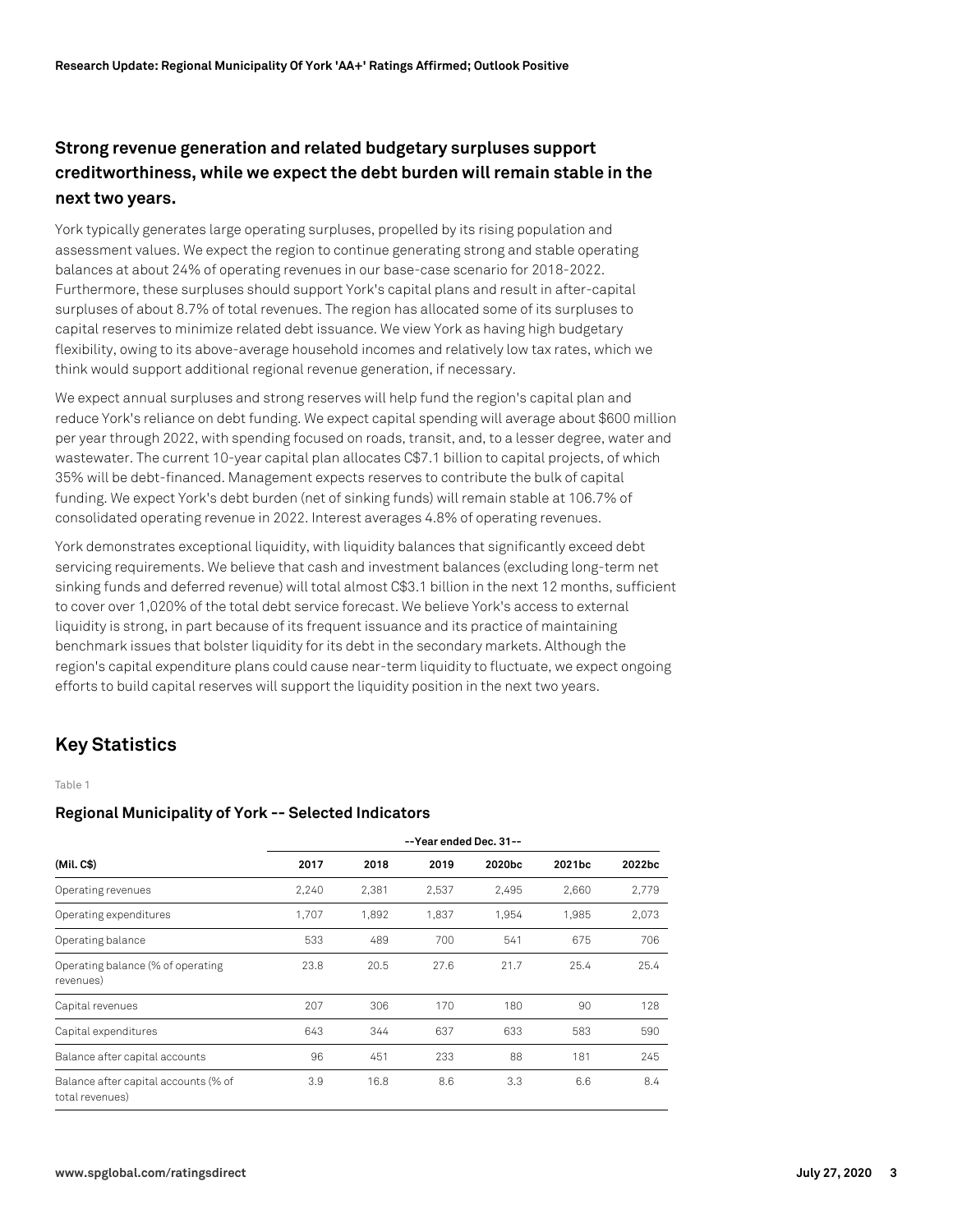Table 1

#### **Regional Municipality of York -- Selected Indicators (cont.)**

|                                                              | --Year ended Dec. 31-- |        |        |        |        |        |  |
|--------------------------------------------------------------|------------------------|--------|--------|--------|--------|--------|--|
| (Mil. C\$)                                                   | 2017                   | 2018   | 2019   | 2020bc | 2021bc | 2022bc |  |
| Debt repaid                                                  | 191                    | 161    | 174    | 177    | 189    | 206    |  |
| Gross borrowings                                             | 300                    | 40     | 349    | 162    | 252    | 341    |  |
| Balance after borrowings                                     | 206                    | 329    | 408    | 73     | 245    | 380    |  |
| Direct debt (outstanding at year-end)                        | 3,044                  | 2,898  | 2,833  | 2,795  | 2,844  | 2,948  |  |
| Direct debt (% of operating revenues)                        | 135.9                  | 121.7  | 111.7  | 112.0  | 106.9  | 106.1  |  |
| Tax-supported debt (outstanding at<br>year-end)              | 3,044                  | 2,898  | 2,833  | 2.795  | 2,844  | 2,948  |  |
| Tax-supported debt (% of consolidated<br>operating revenues) | 135.9                  | 121.7  | 111.7  | 112.0  | 106.9  | 106.1  |  |
| Interest (% of operating revenues)                           | 6.1                    | 5.6    | 5.0    | 4.8    | 4.5    | 4.5    |  |
| National GDP per capita (single units)                       | 58,591                 | 60,011 | 61,291 | 57,181 | 60.677 | 63,026 |  |

The data and ratios above result in part from S&P Global Ratings' own calculations, drawing on national as well as international sources, reflecting S&P Global Ratings' independent view on the timeliness, coverage, accuracy, credibility, and usability of available information. The main sources are the financial statements and budgets, as provided by the issuer. bc--Base case reflects S&P Global Ratings' expectations of the most likely scenario. N/A--Not applicable.

## **Ratings Score Snapshot**

Table 2

#### **Regional Municipality of York -- Ratings Score Snapshot**

| Key rating factors         | <b>Scores</b>  |
|----------------------------|----------------|
| Institutional framework    | $\overline{2}$ |
| Economy                    | 4              |
| Financial management       | и              |
| Budgetary performance      |                |
| Liquidity                  |                |
| Debt burden                | 3              |
| Stand-alone credit profile | $aa+$          |
| Issuer credit rating       | $AA+$          |

S&P Global Ratings bases its ratings on non-U.S. local and regional governments (LRGs) on the six main rating factors in this table. In the "Methodology For Rating Local And Regional Governments Outside Of The U.S.," published on July 15, 2019, we explain the steps we follow to derive the global scale foreign currency rating on each LRG. The institutional framework is assessed on a six-point scale: 1 is the strongest and 6 the weakest score. Our assessments of economy, financial management, budgetary performance, liquidity, and debt burden are on a five-point scale, with 1 being the strongest score and 5 the weakest.

## **Key Sovereign Statistics**

- Sovereign Risk Indicators, July 14, 2020. An interactive version is available at http://www.spratings.com/sri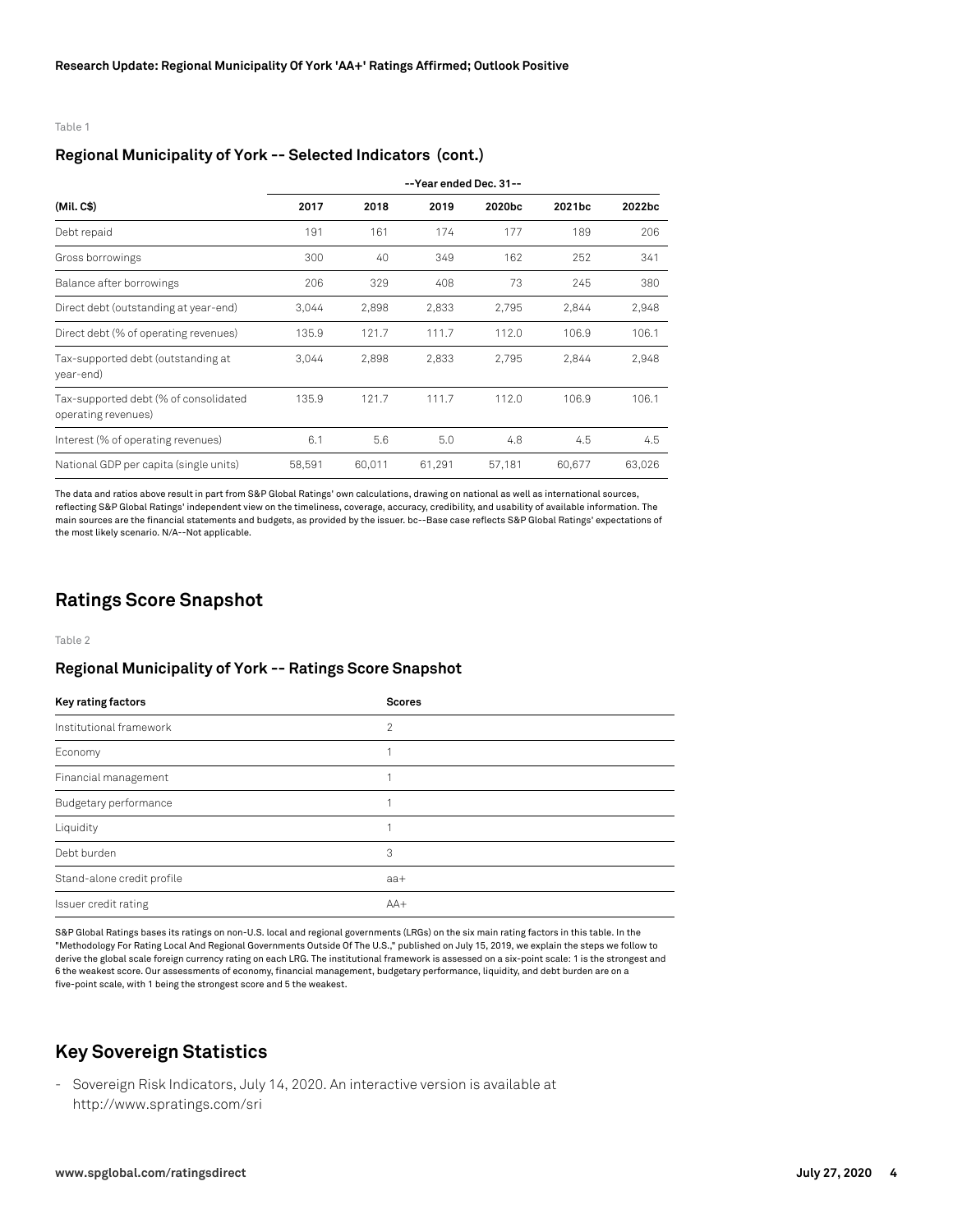## **Related Criteria**

- Criteria | Governments | International Public Finance: Methodology For Rating Local And Regional Governments Outside Of The U.S., July 15, 2019
- General Criteria: Use Of CreditWatch And Outlooks, Sept. 14, 2009

## **Related Research**

- Public Finance System: Canadian Municipalities, May 12, 2020
- COVID-19 Causes More Severe Disruption For Canada's Economy, April 17, 2020
- Guidance: Methodology For Rating Local And Regional Governments Outside Of The U.S., July 15, 2019
- Institutional Framework Assessments For International Local And Regional Governments, July 4, 2019
- Canada's Economy Faces A Patchy Recovery, June 29, 2020

In accordance with our relevant policies and procedures, the Rating Committee was composed of analysts that are qualified to vote in the committee, with sufficient experience to convey the appropriate level of knowledge and understanding of the methodology applicable (see 'Related Criteria And Research'). At the onset of the committee, the chair confirmed that the information provided to the Rating Committee by the primary analyst had been distributed in a timely manner and was sufficient for Committee members to make an informed decision.

After the primary analyst gave opening remarks and explained the recommendation, the Committee discussed key rating factors and critical issues in accordance with the relevant criteria. Qualitative and quantitative risk factors were considered and discussed, looking at track-record and forecasts.

The committee's assessment of the key rating factors is reflected in the Ratings Score Snapshot above.

The chair ensured every voting member was given the opportunity to articulate his/her opinion. The chair or designee reviewed the draft report to ensure consistency with the Committee decision. The views and the decision of the rating committee are summarized in the above rationale and outlook. The weighting of all rating factors is described in the methodology used in this rating action (see 'Related Criteria And Research').

## **Ratings List**

#### **Ratings Affirmed**

**York (Regional Municipality of)** Issuer Credit Rating AA+/Positive/--

**York (Regional Municipality of)**

Senior Unsecured AA+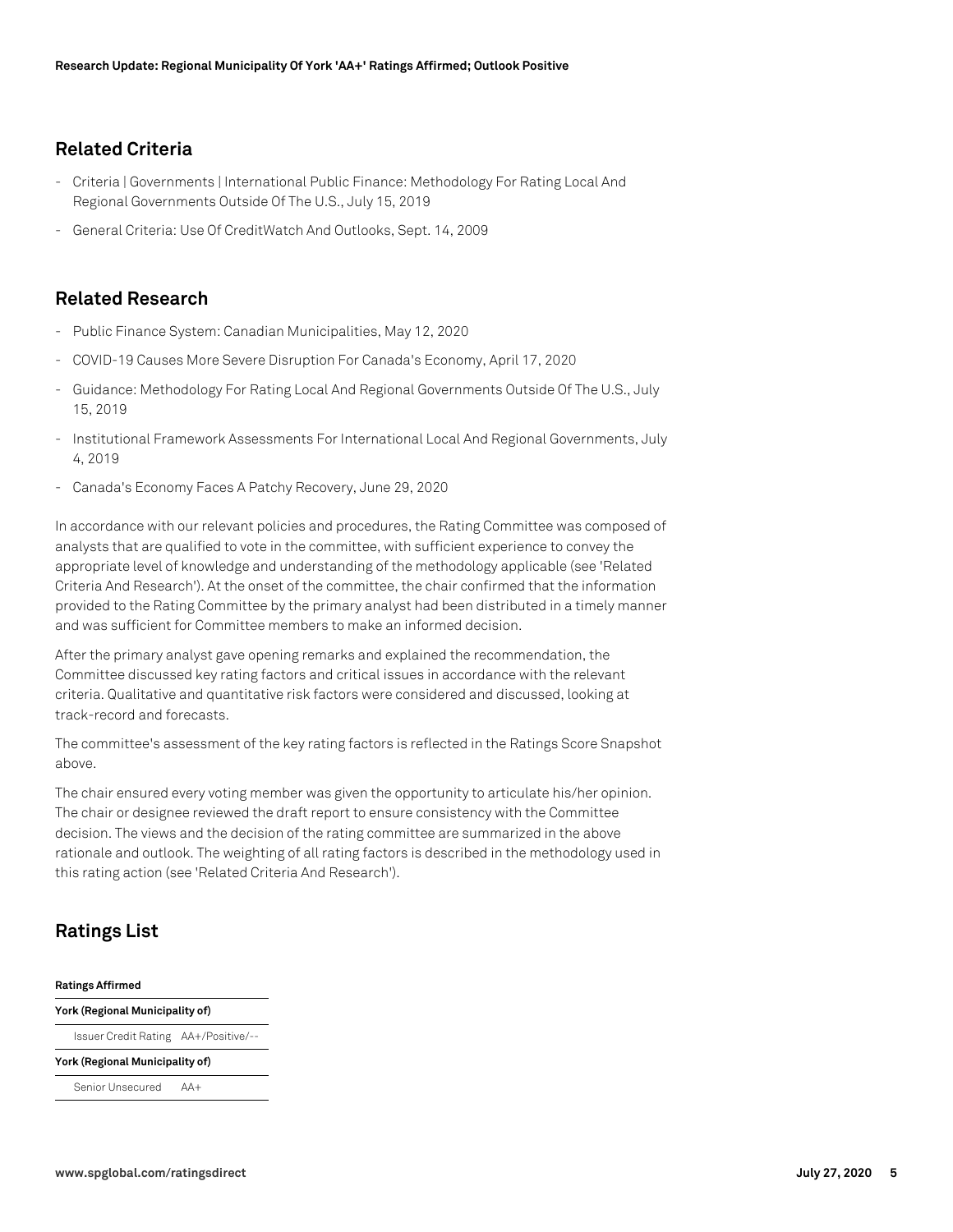#### **Research Update: Regional Municipality Of York 'AA+' Ratings Affirmed; Outlook Positive**

Certain terms used in this report, particularly certain adjectives used to express our view on rating relevant factors, have specific meanings ascribed to them in our criteria, and should therefore be read in conjunction with such criteria. Please see Ratings Criteria at www.standardandpoors.com for further information. Complete ratings information is available to subscribers of RatingsDirect at www.capitaliq.com. All ratings affected by this rating action can be found on S&P Global Ratings' public website at www.standardandpoors.com. Use the Ratings search box located in the left column.